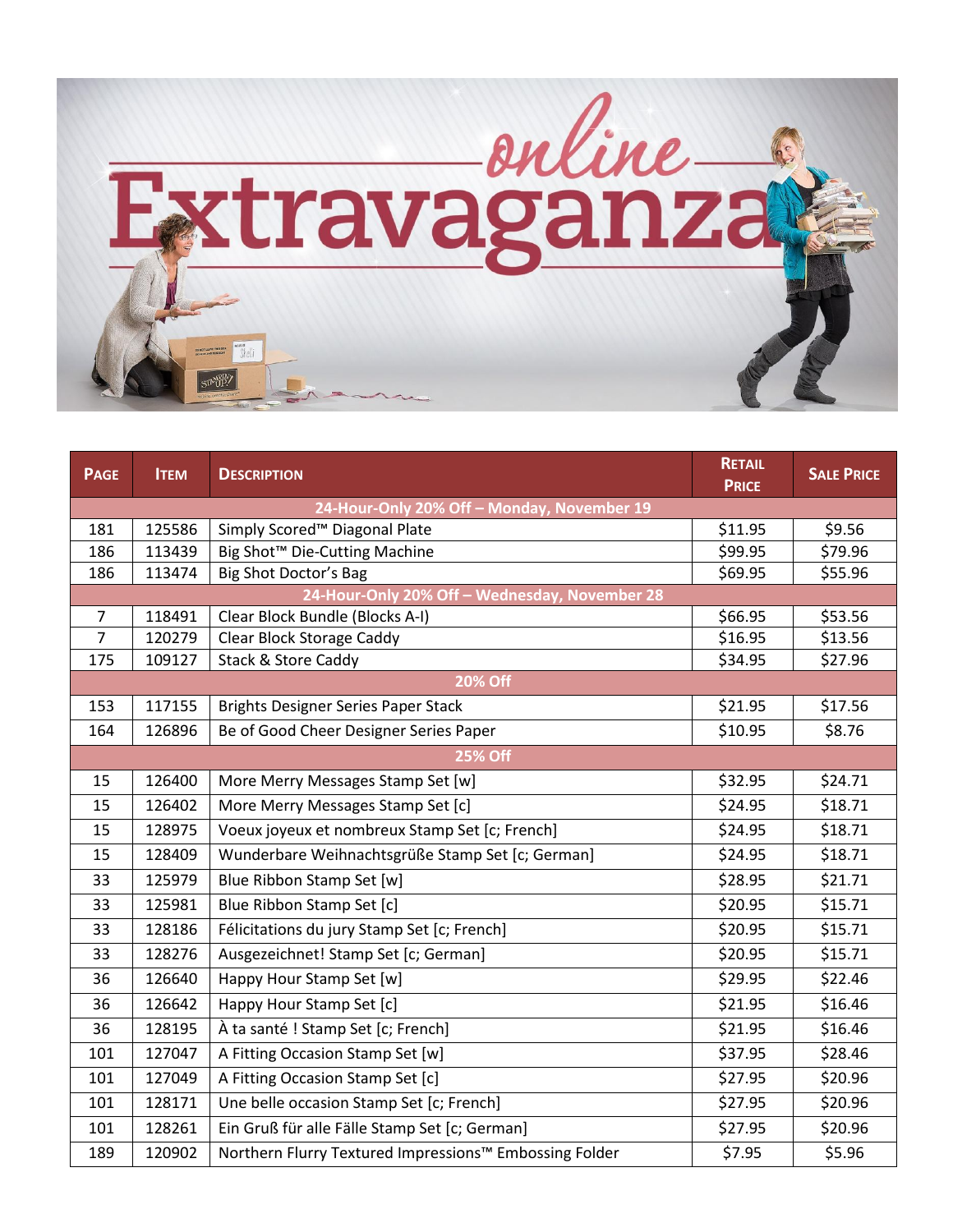| <b>PAGE</b> | <b>ITEM</b> | <b>DESCRIPTION</b>                                                 | <b>RETAIL</b><br><b>PRICE</b> | <b>SALE PRICE</b> |  |  |  |
|-------------|-------------|--------------------------------------------------------------------|-------------------------------|-------------------|--|--|--|
| 30% Off     |             |                                                                    |                               |                   |  |  |  |
| 158         | 132703      | Smooch Spritz® Bundle                                              | \$14.85                       | \$10.41           |  |  |  |
|             |             | Includes Gold Glow, Silver Foil, and Vanilla Shimmer Smooch Spritz |                               |                   |  |  |  |
| 160         | 121009      | Stampin' Sound Card                                                | \$5.95                        | \$4.17            |  |  |  |
| 161         | 124106      | <b>Kraft Gift Boxes</b>                                            | \$2.95                        | \$2.07            |  |  |  |
| 161         | 126903      | Special Events Sweet Pressed Cookie Stamps                         | \$16.95                       | \$11.87           |  |  |  |
| 172         | 132701      | <b>Ribbon Bundle</b>                                               | \$26.85                       | \$18.81           |  |  |  |
|             |             | Includes Gumball Green, Raspberry Ripple, and Summer Starfruit     |                               |                   |  |  |  |
| 174         | 121003      | 3/8" Basics Glimmer Brads                                          | \$4.95                        | \$3.47            |  |  |  |
| 175         | 119246      | <b>Rhinestone Basic Jewels</b>                                     | \$4.95                        | \$3.47            |  |  |  |
| 176         | 119747      | <b>Brights Designer Buttons</b>                                    | \$8.95                        | \$6.27            |  |  |  |
| 177         | 124155      | <b>Shaker Frames</b>                                               | \$4.95                        | \$3.47            |  |  |  |
| 177         | 104045      | Anywhere Glue Sticks                                               | \$3.95                        | \$2.77            |  |  |  |
| 179         | 126185      | Stampin' Spritzer                                                  | \$2.95                        | \$2.07            |  |  |  |
| 180         | 106959      | <b>Tabletop Paper Cutter</b>                                       | \$45.95                       | \$32.17           |  |  |  |
| 182         | 120907      | Decorative Label Punch                                             | \$16.95                       | \$11.87           |  |  |  |
| 183         | 124094      | 1" Square Punch                                                    | \$15.95                       | \$11.17           |  |  |  |
| 183         | 119882      | Scallop Edge Punch                                                 | \$15.95                       | \$11.17           |  |  |  |
| 185         | 122361      | <b>Petite Pennants Punch</b>                                       | \$16.95                       | \$11.87           |  |  |  |
| 185         | 121807      | Cupcake Punch                                                      | \$16.95                       | \$11.87           |  |  |  |
| 185         | 121808      | <b>Blossom Petals Punch</b>                                        | \$16.95                       | \$11.87           |  |  |  |
| 194         | 121810      | Petal Cone Bigz™ L Die                                             | \$32.95                       | \$23.07           |  |  |  |
| 194         | 123131      | Petite Pocket Bigz XL Die                                          | \$42.95                       | \$30.07           |  |  |  |
|             |             | 40% Off                                                            |                               |                   |  |  |  |
|             |             | Pennant Parade Bundle [w]                                          |                               |                   |  |  |  |
| 44          | 132704      | Includes the Pennant Parade Stamp Set and Pennant Stampin'         | \$26.45                       | \$15.87           |  |  |  |
|             |             | Around® Builder Wheel                                              |                               |                   |  |  |  |
|             |             | Pennant Parade Bundle [c]                                          |                               |                   |  |  |  |
| 44          | 132705      | Includes the Pennant Parade Stamp Set and Pennant Stampin'         | \$21.45                       | \$12.87           |  |  |  |
|             |             | Around Builder Wheel                                               |                               |                   |  |  |  |
|             |             | Fanions en fête Bundle [w; French]                                 |                               |                   |  |  |  |
| 44          | 132706      | Includes the Fanions en fête Stamp Set and Pennant Stampin'        | \$26.45                       | \$15.87           |  |  |  |
|             |             | <b>Around Builder Wheel</b>                                        |                               |                   |  |  |  |
|             |             | Fanions en fête Bundle [c; French]                                 |                               |                   |  |  |  |
| 44          | 132707      | Includes the Fanions en fête Stamp Set and Pennant Stampin'        | \$21.45                       | \$12.87           |  |  |  |
|             |             | Around Builder Wheel                                               |                               |                   |  |  |  |
|             |             | <b>50% Off</b>                                                     |                               |                   |  |  |  |
| 15          | 122560      | Snow Much Fun Stamp Set [w]                                        | \$27.95                       | \$13.98           |  |  |  |
| 15          | 122562      | Snow Much Fun Stamp Set [c]                                        | \$19.95                       | \$9.98            |  |  |  |
| 17          | 123792      | 25 & Counting Stamp Set [w]                                        | \$44.95                       | \$22.48           |  |  |  |
| 17          | 123794      | 25 & Counting Stamp Set [c]                                        | \$32.95                       | \$16.48           |  |  |  |
| 17          | 125344      | J-25 Stamp Set [w; French]                                         | \$44.95                       | \$22.48           |  |  |  |